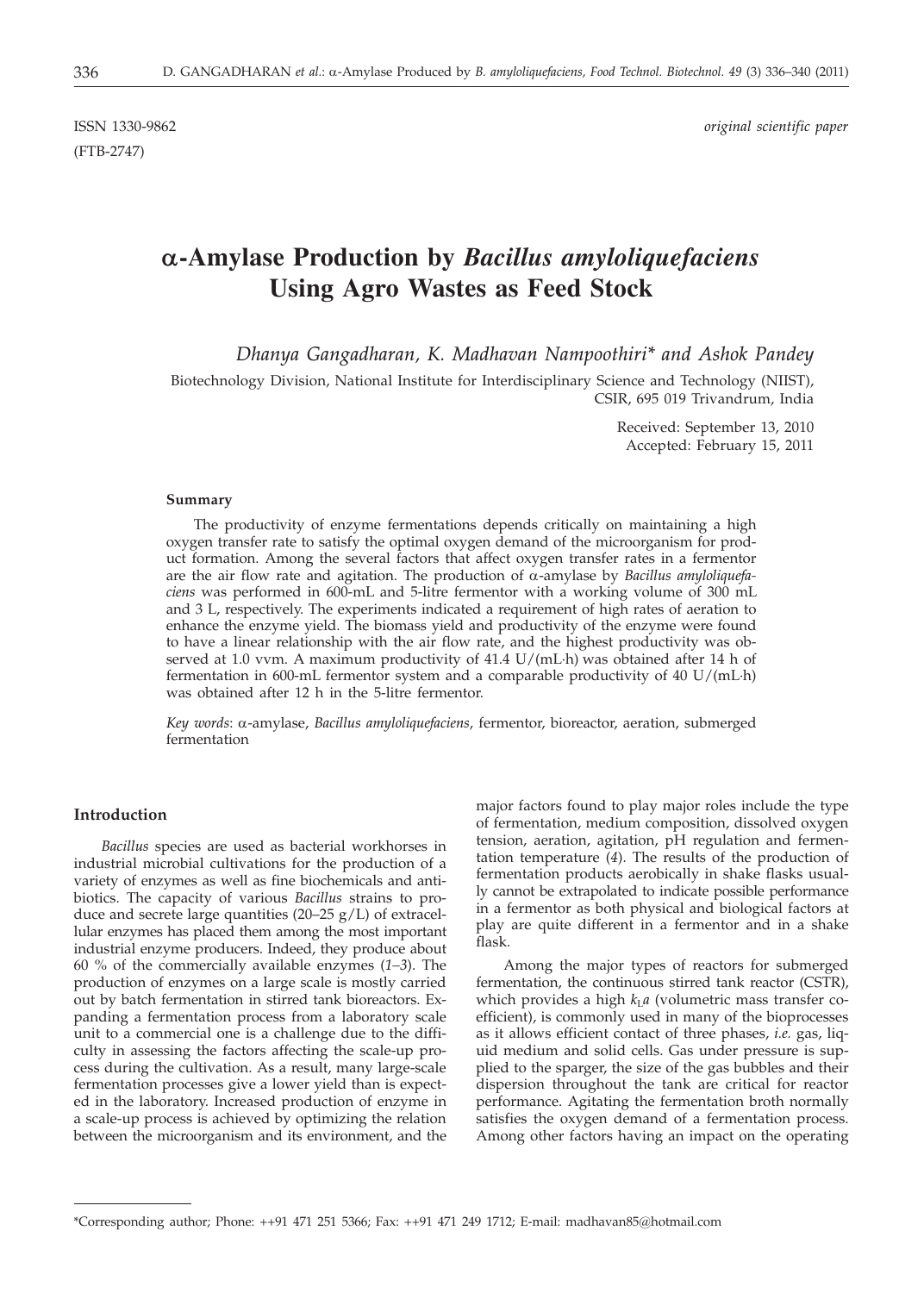conditions during fermentation in bioreactors are agitation and mixing. Agitation is important for adequate mixing, mass transfer and heat transfer. It is beneficial to the growth and performance of microbial cells by improving the mass transfer characteristics with respect to substrate and product/by-product (*5*). Multiple impellers on a single shaft with appropriate combination and spacing have been suggested as optimum. In such cases, mixing and mass transfer are dependent on the gas flow rate, type of agitator, its speed and the properties of liquids. Power consumption per impeller decreases with an increase in the number of impellers and this increases the uniformity of energy dissipation (*6*). The dissolved oxygen (DO) concentration becomes a limiting nutrient in the processes of high oxygen demand (*7*). The supply of oxygen can be the controlling step in industrial bioprocesses and in the scale-up of aerobic biosynthesis systems (*8–10*). The oxygen transfer rate could be affected by several factors, such as geometry and characteristics of the vessels, liquid properties (viscosity, superficial tension, *etc*.), the dissipated energy in the fluid, biocatalyst properties, concentration, and morphology of microorganisms, and it also depends on the air flow rate, the stirrer speed, mixing, *etc.* Mechanically agitated aerated vessels are widely used rather than vessels with aeration only, which can be inadequate to promote the liquid turbulence necessary for small air bubble generation. Although agitation can maintain the dissolved oxygen in the fermentor available, the inappropriate speed of agitation results in poor oxygen transfer, especially in highly viscous broths. The production of amylase by *Bacillus amyloliquefaciens* is generally believed to be an aerobic process. The aeration rate needed to maintain an adequate DO level is often of the order of one volume of air per volume of fermentor per minute (vvm) at the laboratory scale with a gas hold-up as high as 20 % (*11*).

The industrial demand for most of the enzymes is met by the production using submerged fermentation (SmF). The utilization of agroresidues for the production of enzymes has gained renewed interest as it solves solid waste disposal problem and also produces less wastewater (*12*). Industrial fermentation processes are usually conducted as a batch or fed-batch system. As cultivation systems change with respect to time, studies of the transient behaviour in batch cultures are helpful in understanding the dynamics of the system. The production studies on a-amylase by *B. amyloliquefaciens* ATCC 23842 through solid-state (SSF) and submerged (SmF) fermentations at flask level have proven an effective utilization of agroresidual resources (*13,14*). The fermentation process with complex agroresidue as a substrate requires more adequate levels of aeration and agitation than a synthetic medium to facilitate optimum and uniform mass transfer due to particulate and fibrous nature of the substrate. The present study intends to investigate the effect of aeration rate on a-amylase production by *Bacillus amyloliquefaciens* in 600-mL and 5-litre bioreactors.

# **Materials and Methods**

# *Microorganism and enzyme production*

*Bacillus amyloliquefaciens* ATCC 23842 was used in the present study. The strain was grown on nutrient agar (Hi- -Media, Mumbai, India) slants at 37 °C for 24 h and subcultured every two weeks. The medium for enzyme production was composed of 12.5 % (by mass per volume) of wheat bran and groundnut oil cake (1:1) supplemented with  $MgSO_4$  0.05 M,  $NH_4NO_3$  0.2 M,  $KH_2PO_4$  0.05 M and CaCl<sub>2</sub> 0.0275 M. Inoculum of 2 % (2 $\cdot$ 10<sup>9</sup> CFU/mL of 18-hour culture) was used and the fermentation was carried out for 48 h at 37 °C. Based on the extracellular yield of  $\alpha$ -amylase, sugar utilization and biomass formation, the efficiency of fermentation was assessed.

#### *a-Amylase production in a 600-mL fermentor*

Parallel fermentor system (600 mL, Infors HT, Bottmingen, Switzerland) with a working volume of 300 mL and a working volume to space ratio of 1:2 was used to study the effect of aeration on  $\alpha$ -amylase production by *B. amyloliquefaciens.* The fermentor system was equipped with dissolved oxygen (DO) probe, pH electrode and two Rushton-type impellers fitted with six blades. Four peristaltic pumps were plugged for acid, base, antifoam and feed mode. Agitation was controlled by a stirrer and a control base driven by magnetic stirrer. The aeration system was an air inlet through a ring sparger with air-flow meter and filter. The pH was maintained at 7.0 using 0.8 M HCl and 0.8 M NaOH and coconut oil was used as antifoam agent. The agitation was set at 300 rpm and DO was maintained at 100 %. The effect of aeration on  $\alpha$ -amylase production was studied at 0.2 (bioreactor A), 0.5 (bioreactor B) and 1.0 vvm (bioreactor C). Fermentation was carried out for 48 h with sampling at regular intervals.

# *a-Amylase production in 5-litre stirred tank bioreactor*

The 5-litre stirred tank bioreactor (Biostat® B-5, B. Braun Biotech-Sartorius, Melsungen, Germany) is a baffled cylindrical acrylic vessel with a working volume of 3 L and a working volume to space ratio of 1:1.66, having an internal diameter of 160 mm and height of 250 mm with dual impellers mounted on the shaft. The baffles with a width of 12 mm were placed perpendicular to the vessel. The system was equipped with six-bladed Rushton turbine impeller for agitation with a diameter of 64 mm, blade height of 13 mm and width of 19 mm. The spacing between the impellers was maintained at 110 mm and the lower impeller was located at a distance of 80 mm from the bottom of the vessel. The sparger was located at a distance of 5 mm from the bottom of the vessel, through which air was sparged to the tank. The ring sparger was 52 mm in diameter and had 16 symmetrically drilled holes of 1 mm in diameter. The flow rate of sparged air was fixed at 1.5 vvm. The fermentation was carried out at 37 °C and monitored by temperature probe which was controlled by circulating the chilled water. Foaming in the fermentation broth was monitored by a ceramic-coated antifoam probe and coconut oil was used as antifoaming agent. The DO was maintained at 100 % saturation level, which was continuously monitored by a sterilized polarographic electrode (Mettler-Toledo InPro® 6000 Series, Greifensee, Switzerland). The DO electrode was calibrated by a two-point calibration method between 0 and 100 % oxygen saturation. The impeller rotation speed was maintained at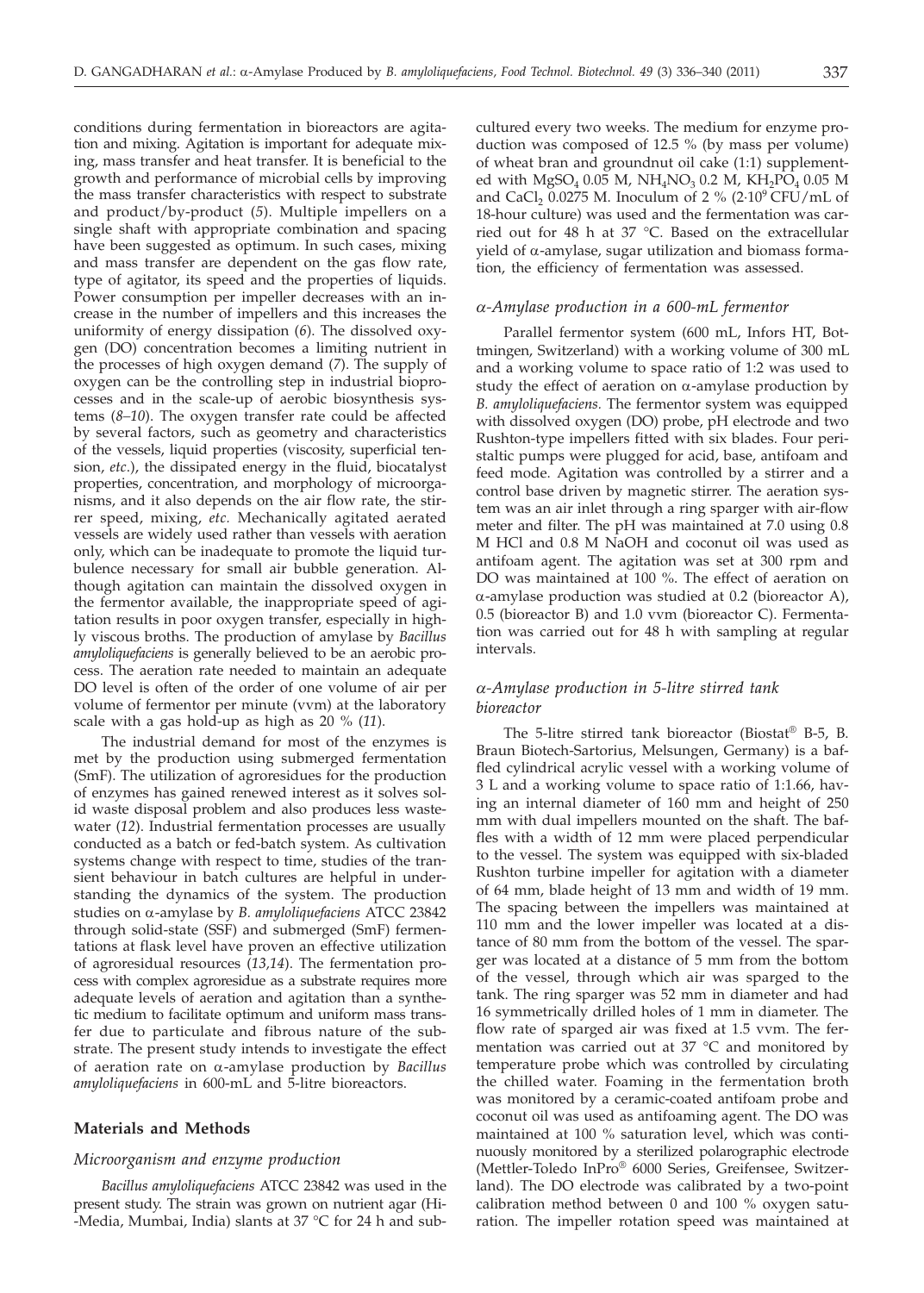400 rpm. Fermentation was carried out for 48 h and the samples were withdrawn at 6-hour intervals to check the enzyme production, biomass and sugar utilization level.

#### *Analytical methods*

The reducing sugar was estimated by the method of Miller (*15*). The Folin-Lowry method (*16*) was used for the estimation of total soluble protein. The method described by DuBois *et al.* (*17*) was used for the estimation of total carbohydrates. Bacterial biomass estimation was done by determining the *N*-acetylglucosamine released by the acid hydrolysis of peptidoglycan present in the cell wall of the bacteria (*18*). Glucosamine (Sigma-Aldrich, St. Louis, MO, USA) was used as the standard and the biomass was expressed in terms of milligram of *N*-acetylglucosamine released per gram of dry fermented substrate  $(mg/g)$ . The amylase activity was determined by the method of Okolo *et al.* (*19*).

# **Results and Discussion**

#### *Production of a-amylase in 600-mL fermentor*

The growth rate at different levels of aeration was analysed by determining the biomass produced at 0.2, 0.5 and 1.0 vvm. Bioreactor A with an aeration rate of 0.2 vvm produced a biomass of  $(9.0\pm0.1)$  mg/mL and a drastic increase to (28.3±0.8) mg/mL was observed at 1.0 vvm, while 0.5 vvm resulted in  $(14.3\pm0.52)$  mg/mL biomass (Fig. 1). The highest biomass was obtained when the aeration rate was maintained at 1.0 vvm. The analysis of growth pattern in all three bioreactors showed that the log phase was initiated at 14 h in bioreactor C with the highest aeration, while log phase was initiated at 16 h in bioreactor B and was delayed up to 20 h in bioreactor A with the lowest rate of aeration (Fig. 1). The biomass reached maximum in the post-logarithmic phase and was observed at 42 h, beyond which stationary phase was obtained. The enzyme yield showed a linear increase with increased levels of aeration and biomass, thus proving a growth-dependent pattern of  $\alpha$ -amylase production. High enzyme titers ((997±3.4) U/mL) were obtained at 42 h of fermentation in bioreactor C, which were comparable with the enzyme yield of 1060 U/mL



**Fig. 1.** a-Amylase and biomass production by *B. amyloliquefaciens* at various levels of aeration rate in the parallel fermentor system. Biomass ( $\Box$ ) and  $\alpha$ -amylase ( $\bigcirc$ ) levels at 1.0 vvm in higrescotor C; higmass ( $\bigcirc$ ) and  $\alpha$ -amylase ( $\bigcirc$ ) levels at 0.5 vym bioreactor C; biomass ( $\square$ ) and  $\alpha$ -amylase ( $\diamond$ ) levels at 0.5 vvm in bioreactor B; biomass ( $\Box$ ) and  $\alpha$ -amylase ( $\triangle$ ) levels at 0.2 vym in bioreactor A vvm in bioreactor A

obtained in flask level experiments. Bioreactors A ((310±2.3)  $U/mL$ ) and B ((611±1.7)  $U/mL$ ) with lower levels of aeration resulted in comparatively lower titres of enzyme, indicating the profound effect of aeration on biomass and thus enzyme production (Fig. 1). Milner *et al.* (*11*) have reported a-amylase production by *B. amyloliquefaciens* as highly aerobic and requiring high aeration rate for the production. The investigation of optimal culture conditions for maximum production of a-amylase by *B. macerans* observed that aeration increased the enzyme yields with simultaneous decrease in the required fermentation time (*20*). Model-based method was used for the estimation of  $k<sub>L</sub>a$  (volumetric oxygen transfer coefficient) in the cultivation of *B. amyloliquefaciens* in batch reactors for the production of alkaline proteases. It has been understood that oxygen transfer rate is one of the crucial parameters which determines the cell growth and alkaline protease production by *B. amyloliquefaciens* (*21*).

Microorganisms can grow under a variety of physical, chemical and nutritional conditions. In a suitable nutrient medium, organisms extract nutrients from the medium and convert them into biological compounds (*22*). The rate of substrate utilization and protein yield showed that they were directly related to the growth of biomass. Minimum residual sugar (0.9 mg/mL) observed in bioreactor C (Fig. 2) and higher residual sugars observed at the end of fermentation in bioreactors  $A((3.6\pm0.21)$  mg/mL) and B  $((2.0\pm0.11)$  mg/mL) indicated comparatively lower utilization of sugars by the microorganisms at lower rates of aeration due to lower growth. The protein levels were proportional to the level of substrate utilized in all three bioreactors even though maximum protein yield (16 mg/mL) was obtained in bioreactor C (Fig. 2) with the highest rate of aeration. Lower levels of protein in bioreactors A ((7 $\pm$ 0.12) mg/mL) and B ((10.4 $\pm$ 0.24) mg/mL) could be correlated with the lower substrate utilization and biomass formation at lower levels of aeration (Fig. 2).

Oxygen transfer can often be very crucial during fermentation due to its low solubility in the medium (*23*), and hence the productivity and biomass yield (biomass produced/total sugars consumed) were compared at various levels of aeration. It was evident from the results that the biomass yield was the highest in bioreactor C



**Fig. 2.** Substrate utilization plot of *B. amyloliquefaciens* at various aeration rates in parallel fermentor system. Substrate utilization  $(\blacksquare)$  and total protein  $(O)$  levels at 1.0 vvm in bioreactor  $C$ ; substrate utilization ( $\square$ ) and total protein ( $\diamond$ ) levels at 0.5 vvm in bioreactor B; substrate utilization ( $\Box$ ) and total protein ( $\triangle$ ) levels at 0.2 vvm in bioreactor A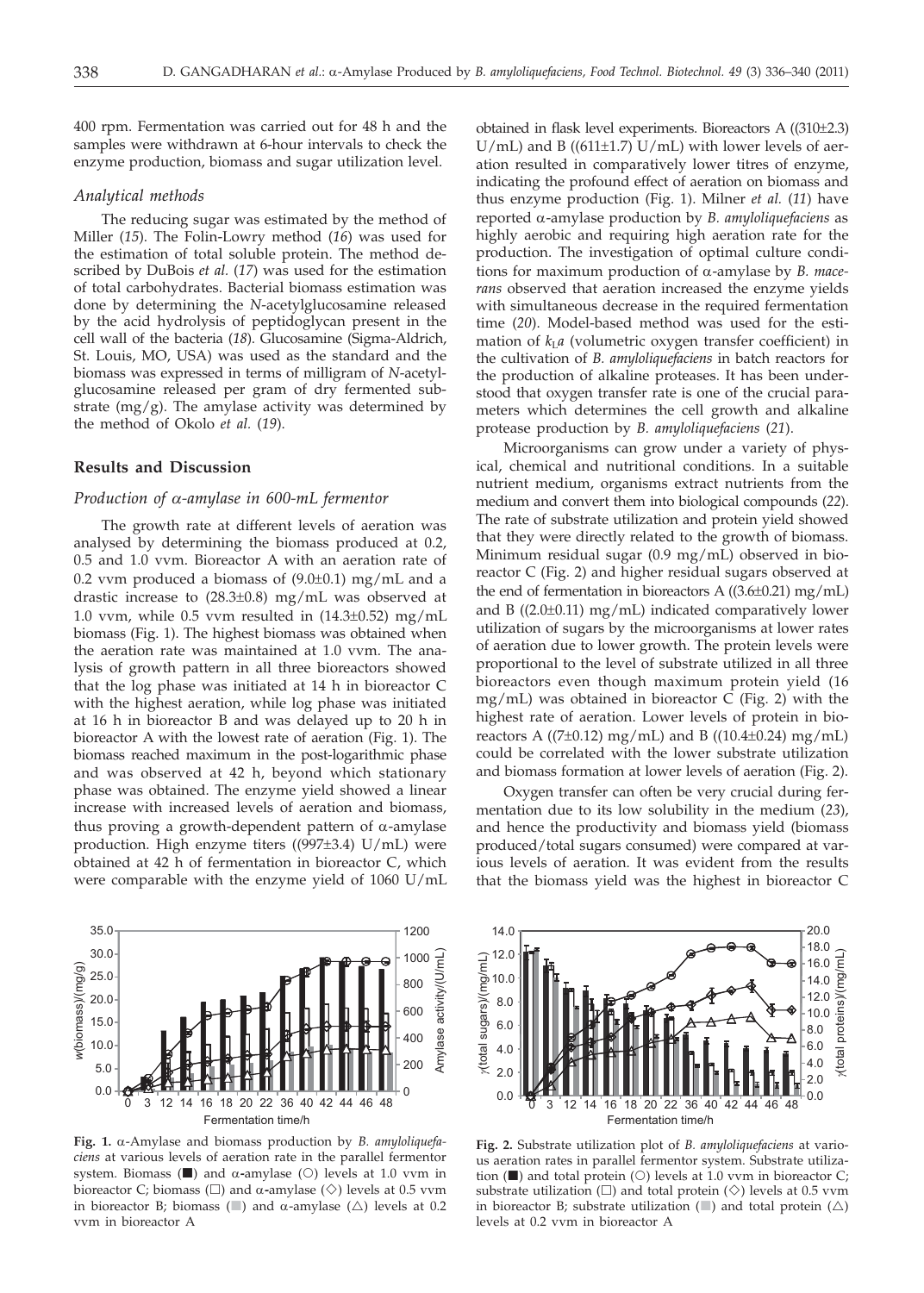with the highest aeration (Fig. 3). The yield reached maximum at 16 h and remained constant throughout the stationary phase. Biomass yield at 0.2 vvm aeration was 0.6 mg/g at the initial growth phase and reached 1.1  $mg/g$  in the stationary phase. At 0.5 vvm, it increased to 1.03 mg/g in the initial growth phase and reached a maximum of 1.38 mg/g. Maximum yield  $(2.4 \text{ mg/g})$ was obtained at 1.0 vvm aeration. The productivity of  $\alpha$ -amylase was maximum (41.4 U/(mL·h)) at the beginning of the log phase with maximum aeration during the fermentation period of 14 h. High rate of production was observed throughout the log phase in all the bioreactors and gradually decreased towards the end of the log and stationary phases. Maximum obtained productivity was 11.75 in bioreactor A and 22.7 U/(mL·h) in bioreactor B.



**Fig. 3.** Comparison of productivity with biomass yield at different rates of aeration in parallel fermentor system. Productivity  $(\blacksquare)$  and biomass yield (O) levels at 1.0 vvm in bioreactor C; productivity ( $\square$ ) and biomass yield ( $\diamond$ ) levels at 0.5 vvm in bioreactor B; productivity ( $\Box$ ) and biomass yield ( $\triangle$ ) levels at 0.2 vvm in bioreactor A

# *Production of a-amylase in 5-litre fermentor*

The  $\alpha$ -amylase production in 5-litre Biostat B-5 fermentor was studied at high rate of aeration of 1.5 vvm and impeller speed of 400 rpm. With the large volume of air, intense agitation and rich medium, foaming becomes a problem, thus the agitation level was maintained at 400 rpm. The analysis of enzyme and biomass production at equal time intervals showed maximum enzyme ( $(1112\pm3.4)$  U/mL) and biomass production (32 mg/mL) after 42 h of fermentation. In an earlier report (24), the production of  $\alpha$ -amylase was studied in a 7.5--litre fermentor with a working volume of 3 L by amplified variants of *B. subtilis* and *B. amyloliquefaciens*. The study demonstrated maximum production of the product and growth rate at high aeration rate (3 vvm) and agitation speed (300 rpm). Syu and Chen (*25*) described the production of a-amylase by *B. amyloliquefaciens* in a 1.7-litre fermentor at high rates of aeration. The residual sugar obtained at the end of the fermentation was  $(0.8\pm)$ 0.01) mg/mL (data not shown), which denoted efficient utilization of substrate for growth and  $\alpha$ -amylase production.

In the scale-up of aerobic processes, it is often observed that the biomass yield on the carbon/energy source is decreased. In an *E. coli-*based recombinant pro-

tein process, the biomass yield on glucose and the maximum cell density dropped by about 20 % when scaled up from  $3 L$  to  $9 m<sup>3</sup> (26)$ . In the present study, the productivity of  $\alpha$ -amylase (40 U/(mL·h) and the biomass yield  $(2.5 \text{ mg/g})$  were the highest at 12 h of fermentation (Fig. 4). The maximum biomass yield and productivity values in the 600-mL fermentor at an aeration rate of 1 vvm were comparable but obtained only after 14 h of fermentation. The biomass yield remained constant throughout the post-logarithmic and stationary phases indicating efficient substrate utilization by the microorganism until it reached the stationary phase. Hessleink (*27*) reported that the catalytic activities of an organism could be fully utilized if the oxygen levels in the immediate vicinity of the cells were maintained through aeration and agitation. Higher levels of agitation could also cause disruption of free cells in the reactor by shear forces and the formation of vortex could result in poor mass transfer and thus reduced enzyme titres (*28,29*).



**Fig. 4.**  $\alpha$ -Amylase productivity ( $\Box$ ) and biomass yield ( $\odot$ ) by *B.* amyloliquefaciens at 1.0 vym in a 5-litre fermentor *amyloliquefaciens* at 1.0 vvm in a 5-litre fermentor

# **Conclusion**

The physical and biological factors in a fermentation process have an important role in enhancing the enzyme yields. The present study demonstrates the importance of aeration and agitation on biomass yield and enzyme production in a scale-up process. The enzyme production profile clearly demonstrates a growth-related pattern. This study also encourages the effective utilization of agroresidual substrates for large scale industrial processes.

## *Acknowledgement*

The authors are thankful to Department of Biotechnology (DBT), Ministry of Science and Technology, New Delhi, India, for the financial assistance.

# **References**

- *1.* C.R. Harwood, *Bacillus subtilis* and its relatives: Molecular biological and industrial workhorses, *Trends Biotechnol. 10* (1992) 247–256.
- *2.* E. Ferrari, A.S. Jarnagin, B.F. Schmidt: Commercial Production of Extracellular Enzymes. In: *Bacillus subtilis and Other Gram-Positive Bacteria: Biochemistry, Physiology, and Molecular Genetics,* A.L. Sonenheim, J.A. Hoch, R. Losick (Eds.), American Society for Microbiology Press, Washington DC, USA (1993) pp. 917–937.